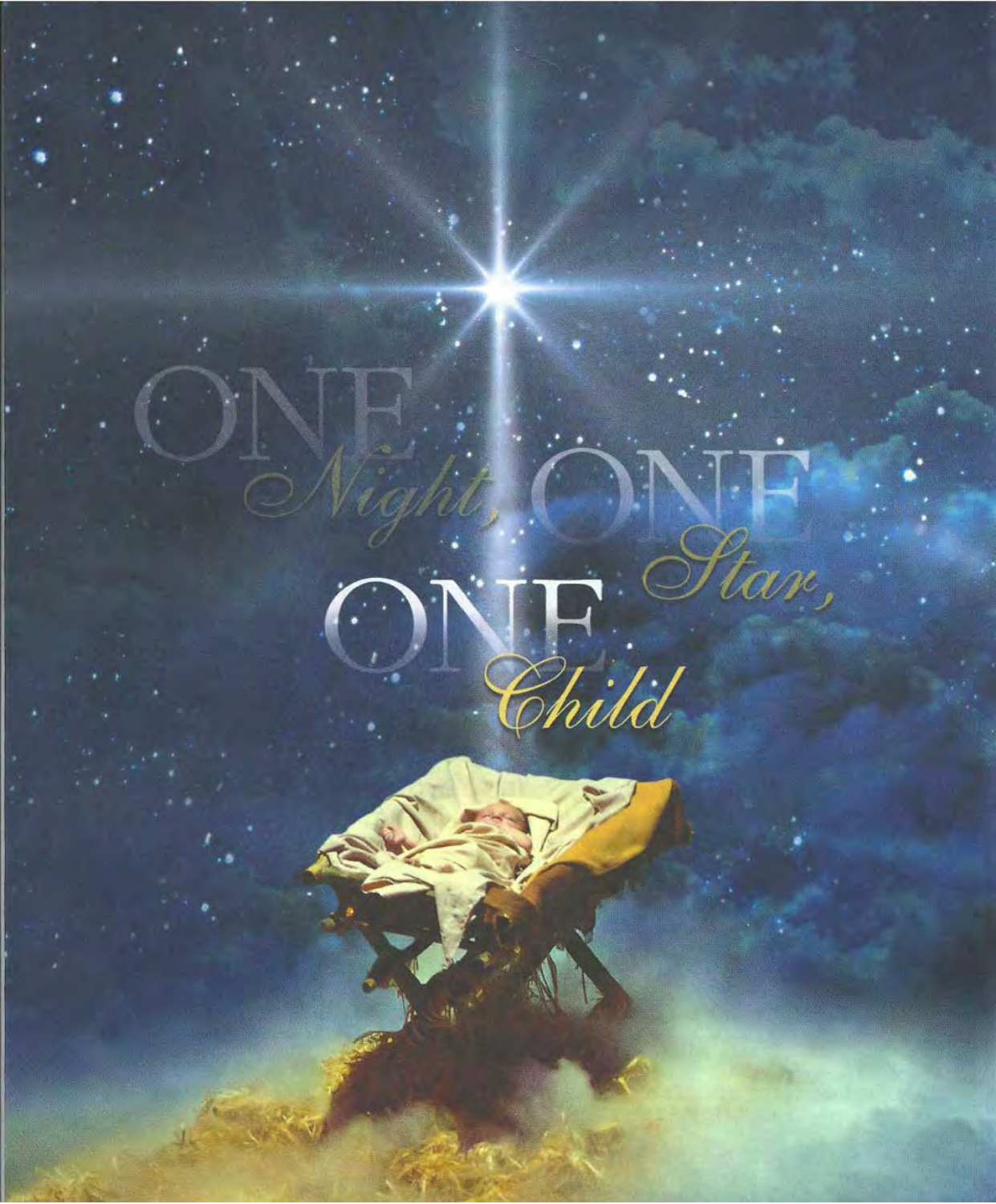# *Christmas Eve 2014 Joint Service*

*Liberty Pole UMC Worship Service-Sunday, 9:00 A.M. Viroqua UMC Worship Service-Sunday, 10:30 A.M.*

*Please turn off all cell phones and electronics. \*\*Please stand if you are able.*

| <b>PRELUDE</b>                                                 | "DOST THOU IN A MANGER LIE"   | BY: ROBERT J. POWELL     |  |  |
|----------------------------------------------------------------|-------------------------------|--------------------------|--|--|
|                                                                | "O HOLY NIGHT"                | ARR. BY: MATTHEW H. CARE |  |  |
| (A time to prepare for worship through prayer and meditation.) | BY: PAUL MOYZ                 |                          |  |  |
| <b>INTROIT</b>                                                 | "FOR UNTO US A CHILD IS BORN" | <b>VUMC CHOIR</b>        |  |  |
| WELCOMING WORDS, ANNOUNCEMENTS AND PRAYER                      |                               |                          |  |  |

| <b>**OPENING CHRISTMAS CAROL</b> | "O Come, All Ye Faithful" | <b>UMH NO. 234</b> |
|----------------------------------|---------------------------|--------------------|
| (VERSES 1, 3, 5)                 |                           |                    |

#### **Lighting of the advent candles and the Christ Candle**

**READER ONE:** For weeks we've been lighting more and more candles on this wreath in preparation to celebrate the birth of Jesus. Tonight we light the final candle, for Jesus, the Light of the World, has come. God has kept the prophetic promise: By the tender mercy of our God, the dawn from on high will break upon us, to give light to those who sit in darkness and in the shadow of death, to guide our feet into the way of peace. (Luke 1: 78-79)

**READER TWO:** A reading from the prophet Isaiah concerning Jesus the Messiah: The people who walked in darkness have seen a great light; those who lived in a land of deep darkness—on them light has shined. For a child has been born for us, a son given to us; authority rests upon his shoulders; and he is name Wonderful Counselor, Mighty God, Everlasting Father, Prince of Peace. His authority shall grow continually, and there shall be endless peace for the throne of David and his kingdom. He will establish and uphold it with justice and with righteousness from this time onward and forevermore. The zeal of the Lord of hosts will do this. (Isaiah 9:2, 6-7) **CONGREGATION: We welcome you O Christ, Light of the World, open our hearts and minds to worship you in spirit and in truth.**

LIGHT THE CANDLES OF HOPE, PEACE, JOY & LOVE, AND LIGHT TONIGHT WE ARE PLACING JESUS AS A<br>SIGN OF LIGHT—THE LIGHT OF THE WORLD (THE MULVANEY-KEMP FAMILY) sign of Light—THE LIGHT OF THE WORLD

\*\***CHRISTMAS CAROL "O Little Town of Bethlehem**" (all) **UMH No. 230 Children's Time—**children please come forward

## **OFFERING** *"Carol Medley"**Played By: Mallory Hanson and* Kathy Hanson **\*\*DOXOLOGY**

**Praise God from whom all blessings flow; praise Him, all creatures here below; praise Him above, ye heavenly host; praise Father, Son, and Holy Ghost.** *Amen.* 

#### **\*\* OFFERTORY PRAYER**

| <b>SPECIAL MUSIC</b> | "SILENT NIGHT" | RON OLSON - VIOLIN SOLO |
|----------------------|----------------|-------------------------|
|                      |                |                         |

#### **A SERVICE OF LESSONS AND CAROLS**

| <b>LESSON</b>          | GENESIS 22: 15-18                                                  |                       |
|------------------------|--------------------------------------------------------------------|-----------------------|
| <b>CHRISTMAS CAROL</b> | "O Come, O Come, Emmanuel" vs. 1&3 UMH No. 211                     |                       |
| <b>LESSON</b>          | $IAIAH$ 9: 1-7                                                     |                       |
|                        | CHRISTMAS CAROL "Lo, How a Rose E'er Blooming" vs. 1,2 UMH No. 216 |                       |
| <b>LESSON</b>          | LUKE 1:26-35, $38$                                                 |                       |
|                        | CHRISTMAS CAROL "To a Maid Engaged to Joseph" vs. 1,2              | <b>UMH NO. 215</b>    |
| <b>LESSON</b>          | LUKE $2:1-7$                                                       |                       |
| <b>CHRISTMAS CAROL</b> | "The First Noel" vs. 1,2                                           | <b>UMH No. 245</b>    |
| <b>LESSON</b>          | LUKE 2:8-16                                                        |                       |
| <b>SPECIAL MUSIC</b>   | "Away in a Manger" VUMC Choir; Ron Olson - Violin                  | Arr. By: Robert Field |
| <b>LESSON</b>          | Matthew $2:1-11$                                                   |                       |
| <b>CHRISTMAS CAROL</b> | <b>"Angels We Have Heard On High"</b> (all)                        | <b>UMH No. 238</b>    |
| <b>LESSON</b>          | $John 1: 1-14$                                                     |                       |
| <b>CHRISTMAS CAROL</b> | "We Three Kings" vs. 1,2,5                                         | <b>UMH No. 251</b>    |